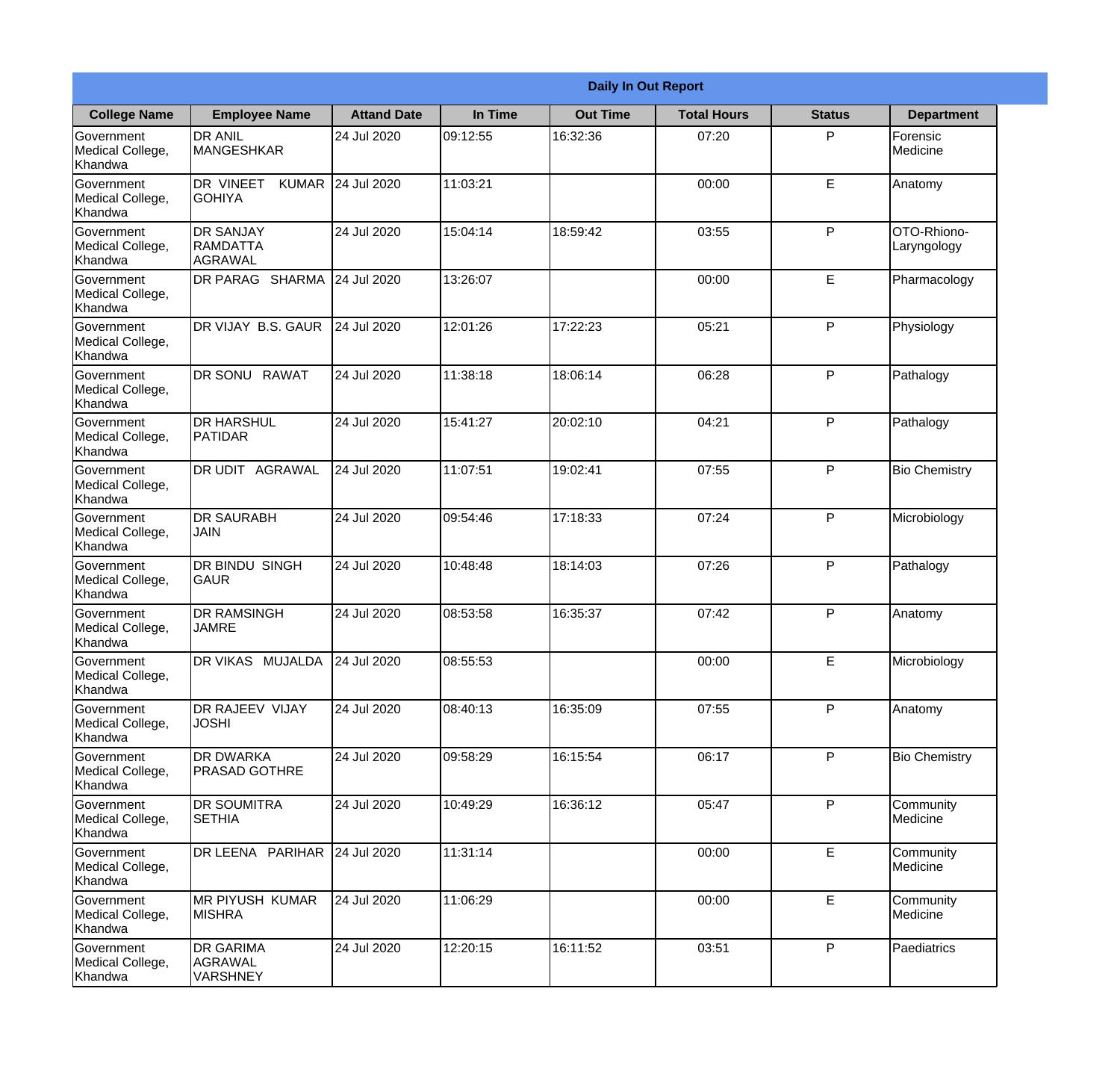| <b>Designation</b>                  | <b>Category</b> |
|-------------------------------------|-----------------|
| Assistant Professor                 | Para Clinical   |
| Professor                           | Non Clinical    |
| Professor                           | Clinical        |
| Professor                           | Para Clinical   |
| Associate Professor Non Clinical    |                 |
| Demonstrator/Tutor   Para Clinical  |                 |
| Assistant Professor   Para Clinical |                 |
| Associate Professor Non Clinical    |                 |
| Associate Professor Para Clinical   |                 |
| Associate Professor   Para Clinical |                 |
| Demonstrator/Tutor   Non Clinical   |                 |
| Demonstrator/Tutor   Para Clinical  |                 |
| Assistant Professor   Non Clinical  |                 |
| Demonstrator/Tutor   Non Clinical   |                 |
| <b>Assistant Professor</b>          | Para Clinical   |
| <b>Assistant Professor</b>          | Para Clinical   |
| Statistician                        | Para Clinical   |
| Associate Professor Clinical        |                 |

## **Daily In Out Report**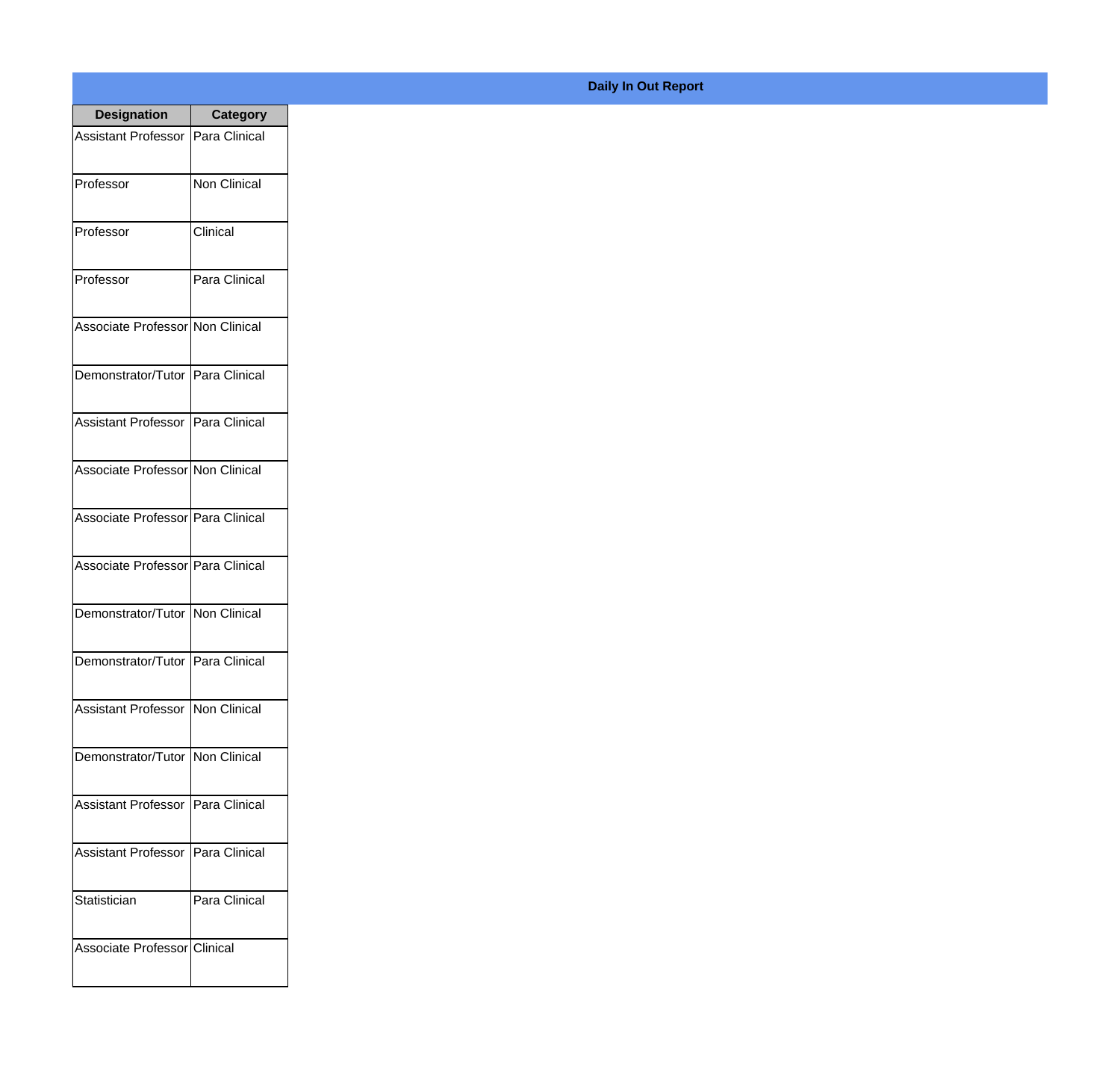|                                                  |                                                |             |          |          | <b>Daily In Out Report</b> |              |                             |
|--------------------------------------------------|------------------------------------------------|-------------|----------|----------|----------------------------|--------------|-----------------------------|
| Government<br>Medical College,<br>Khandwa        | DR SIDDHARTH<br><b>BANODE</b>                  | 24 Jul 2020 | 09:36:05 | 16:05:11 | 06:29                      | P            | Pharmacology                |
| Government<br>Medical College,<br>Khandwa        | DR PRIYA KAPOOR<br><b>KAPOOR</b>               | 24 Jul 2020 | 10:19:15 | 17:27:40 | 07:08                      | $\mathsf{P}$ | Pathalogy                   |
| <b>Government</b><br>Medical College,<br>Khandwa | <b>DR SAPNA</b><br><b>MAHESHRAM</b>            | 24 Jul 2020 | 10:52:26 | 18:01:46 | 07:09                      | $\mathsf{P}$ | Community<br>Medicine       |
| Government<br>Medical College,<br>Khandwa        | <b>DR SEEMA</b><br><b>SUDHAKARRAO</b><br>SUTAY | 24 Jul 2020 | 18:19:24 |          | 00:00                      | E            | Forensic<br>Medicine        |
| <b>Government</b><br>Medical College,<br>Khandwa | DR RAKESH SINGH<br><b>HAZARI</b>               | 24 Jul 2020 | 14:03:38 |          | 00:00                      | E            | Pathalogy                   |
| Government<br>Medical College,<br><b>Khandwa</b> | <b>DR ANANT</b><br><b>TUKARAM PAWAR</b>        | 24 Jul 2020 | 10:49:19 | 20:16:57 | 09:27                      | $\mathsf{P}$ | Community<br>Medicine       |
| Government<br>Medical College,<br>Khandwa        | <b>DR MAHENDRA</b><br><b>PANWAR</b>            | 24 Jul 2020 | 09:54:04 | 18:44:10 | 08:50                      | $\mathsf{P}$ | Orthopaedics                |
| Government<br>Medical College,<br>Khandwa        | DR AJAY GANGJI                                 | 24 Jul 2020 | 12:16:42 |          | 00:00                      | E            | <b>General Surgery</b>      |
| Government<br>Medical College,<br>Khandwa        | <b>DR SITARAM</b><br><b>SOLANKI</b>            | 24 Jul 2020 | 09:08:10 | 19:25:29 | 10:17                      | P            | Forensic<br>Medicine        |
| Government<br>Medical College,<br>Khandwa        | <b>DR RANJEET</b><br><b>BADOLE</b>             | 24 Jul 2020 | 10:31:11 |          | 00:00                      | E            | <b>General Medicine</b>     |
| <b>Government</b><br>Medical College,<br>Khandwa | <b>DR ASHOK</b><br><b>BHAUSAHEB NAJAN</b>      | 24 Jul 2020 | 10:32:02 | 16:22:00 | 05:50                      | P            | Forensic<br>Medicine        |
| Government<br>Medical College,<br>Khandwa        | DR SANGEETA<br><b>CHINCHOLE</b>                | 24 Jul 2020 | 10:59:21 | 16:19:35 | 05:20                      | P            | Physiology                  |
| Government<br>Medical College,<br>Khandwa        | DR NEERAJ KUMAR                                | 24 Jul 2020 | 09:57:39 | 19:03:20 | 09:06                      | $\mathsf{P}$ | Dentisry                    |
| Government<br>Medical College,<br>Khandwa        | DR VIJAY NAYAK                                 | 24 Jul 2020 | 11:31:59 | 16:34:45 | 05:03                      | P            | Anatomy                     |
| Government<br>Medical College,<br>Khandwa        | DR SUNIL BAJOLIYA                              | 24 Jul 2020 | 12:16:49 | 20:17:06 | 08:01                      | $\mathsf{P}$ | OTO-Rhiono-<br>Laryngology  |
| Government<br>Medical College,<br>Khandwa        | DR NISHA MANDLOI<br>PANWAR                     | 24 Jul 2020 | 10:07:12 | 16:26:15 | 06:19                      | $\mathsf{P}$ | Obstetrics &<br>Gynaecology |
| Government<br>Medical College,<br>Khandwa        | <b>DR SATISH</b><br><b>CHANDEL</b>             | 24 Jul 2020 | 11:23:29 |          | 00:00                      | E            | Pharmacology                |
| Government<br>Medical College,<br>Khandwa        | DR JITENDRA<br><b>AHIRWAR</b>                  | 24 Jul 2020 | 10:29:41 | 16:23:31 | 05:54                      | P            | Pathalogy                   |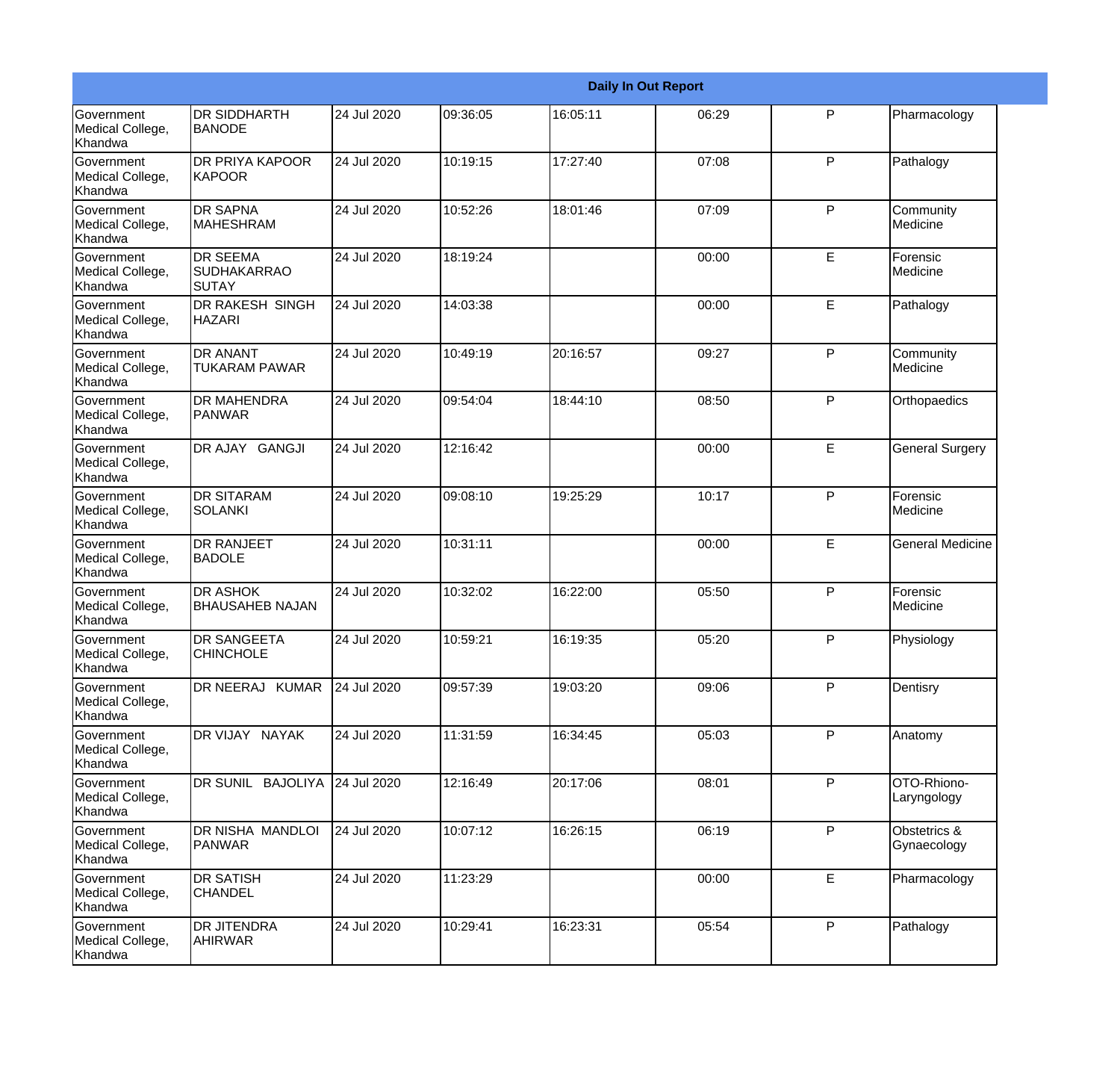| Associate Professor   Para Clinical |               |
|-------------------------------------|---------------|
|                                     |               |
| Demonstrator/Tutor   Para Clinical  |               |
| Associate Professor   Para Clinical |               |
|                                     |               |
| Professor                           | Para Clinical |
|                                     |               |
| Professor                           | Para Clinical |
| Professor                           | Para Clinical |
|                                     |               |
| Assistant Professor Clinical        |               |
|                                     |               |
| Professor                           | Clinical      |
|                                     |               |
| Demonstrator/Tutor Para Clinical    |               |
| Assistant Professor Clinical        |               |
|                                     |               |
| Associate Professor   Para Clinical |               |
|                                     |               |
| Demonstrator/Tutor Non Clinical     |               |
| Assistant Professor Clinical        |               |
|                                     |               |
| Associate Professor Non Clinical    |               |
|                                     |               |
| Assistant Professor Clinical        |               |
| Associate Professor Clinical        |               |
|                                     |               |
| Assistant Professor Para Clinical   |               |
|                                     |               |
| Demonstrator/Tutor Para Clinical    |               |
|                                     |               |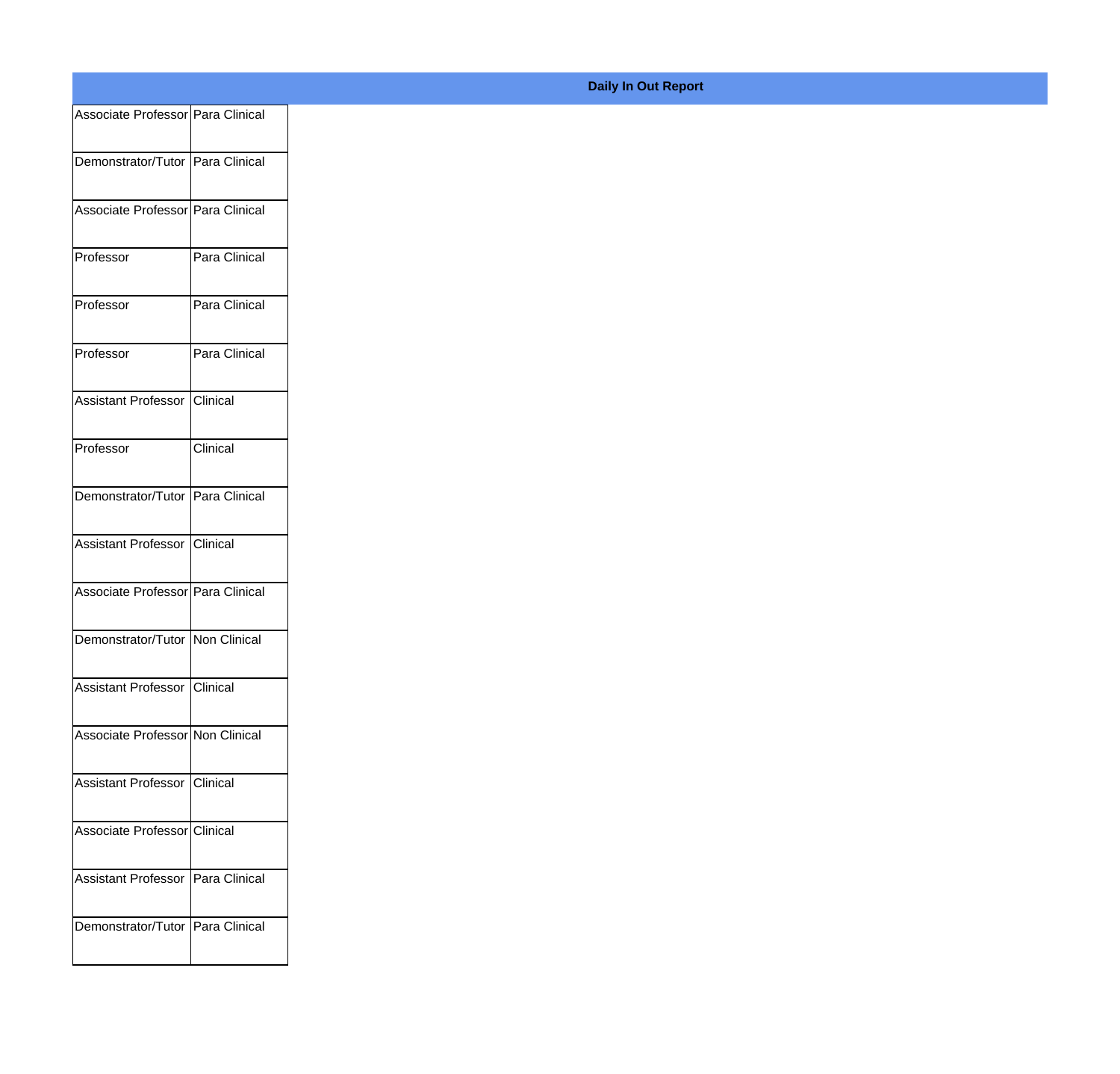|                                                  | <b>Daily In Out Report</b>              |                    |          |  |       |    |                  |  |
|--------------------------------------------------|-----------------------------------------|--------------------|----------|--|-------|----|------------------|--|
| <b>Sovernment</b><br>Medical College,<br>Khandwa | <b>IDR MUKTESHWARI</b><br>IGUPTA        | <b>24 Jul 2020</b> | 17:02:47 |  | 00:00 | E. | Pharmacology     |  |
| <b>Sovernment</b><br>Medical College,<br>Khandwa | <b>IDR SHAILENDRA</b><br>ISINGH CHOUHAN | 24 Jul 2020        | 11:34:15 |  | 00:00 | Е  | Orthopaedics     |  |
| Government<br>Medical College,<br>Khandwa        | IMOHIT GARG                             | 24 Jul 2020        | 12:00:02 |  | 00:00 |    | General Medicine |  |